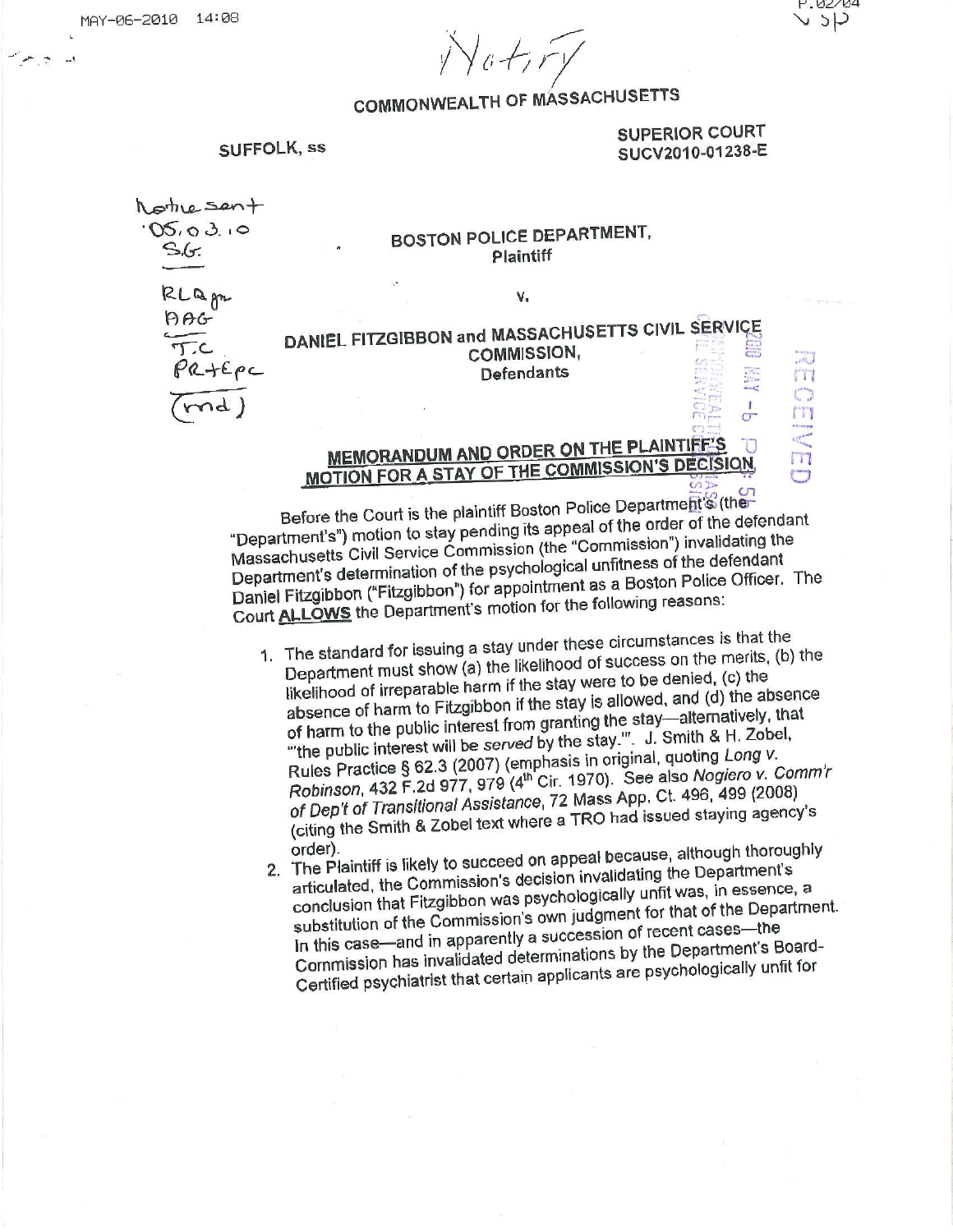appointment. In doing so. Commission appears to have found persuasive the opposite conclusion by two other credentialed experts who appear from the record to have been routinely hired by attorneys for appealing

- applicants. 3. As to the scope of review of the Commission·s decision, the Court is required to give the Commission, as an agency of the Commonwealth. wide deference within the subject matter of its statutory jurisdiction. However, the Commission itself, in exercising its review function pursuant to G.L. c. 31, § 43, is not free to substitute its judgment as to matters that relate to merit and policy considerations within the bounds of the reviewed agency's lawful discretionary authority. Town of Falmouth v. Civil Service Commission, 61 Mass. App. Ct. 796, <sup>800</sup>(2004). "The issue for the commission is 'not whether it would have acted as the appointing authority had acted. but whether. on the facts found by the commission, there was reasonable justification for the action taken by the appointing authority in the circumstances found by the commission to have existed when the appointing authority made its decision." Id. (quoting Watertown v. Arria, <sup>16</sup>Mass. App. Ct. 331, 334 (1983).
- **4. No** matter how finely the defendants parse the rationale of the Commission's decision, at its core, that decision appears to be simply a rejection of the professional judgment of the Department's designated expert in favor of the conclusions of Fitzgibbon's two experts. While on the merits the Court might well agree with Fitzgibbon·s experts, that circumstance does not alter the fact that the Department's judgment on the issue appears to have fallen squarely within its lawful discretionary authority. Absent arbitrariness, bias or evidence of improper political influence-which are the core concerns of the Commission's appellate function-, an agency's judgment on matters such as that before the Court must be respected. See Cambridge v. Civil Service Commission, 43 Mass. App. Ct. 300, 304 (1997) and Police Department of Boston v. Collins, 48 Mass. App. Ct. 408, 411-413 (2000).
- 5. There is likely irreparable harm to the Department if the stay is not ordered in several respects. First, the Commission's order requires that Fitzgibbon be placed at the top of the eligibility list for appointment to the Department. Necessarily, that means that a person otherwise qualified and found psychologically "fit" by the Department will be passed over and the public will be denied that fit officer's services. Second, Fitzgibbon's appointment would set into motion accruing rights under the Department's collective bargaining agreement that would significantly burden the Department's subsequent efforts to remove Fitzgibbon from the Department if its judgment as to his unfitness was confirmed by subsequent events. Third, while the defendants argue that the Commission's order merely conditioned Fitzgibbon's being placed on top of the eligibility list upon his being found fit by another psychiatric expert chosen by the Department and that, thus, the Department's essential discretion was protected, that